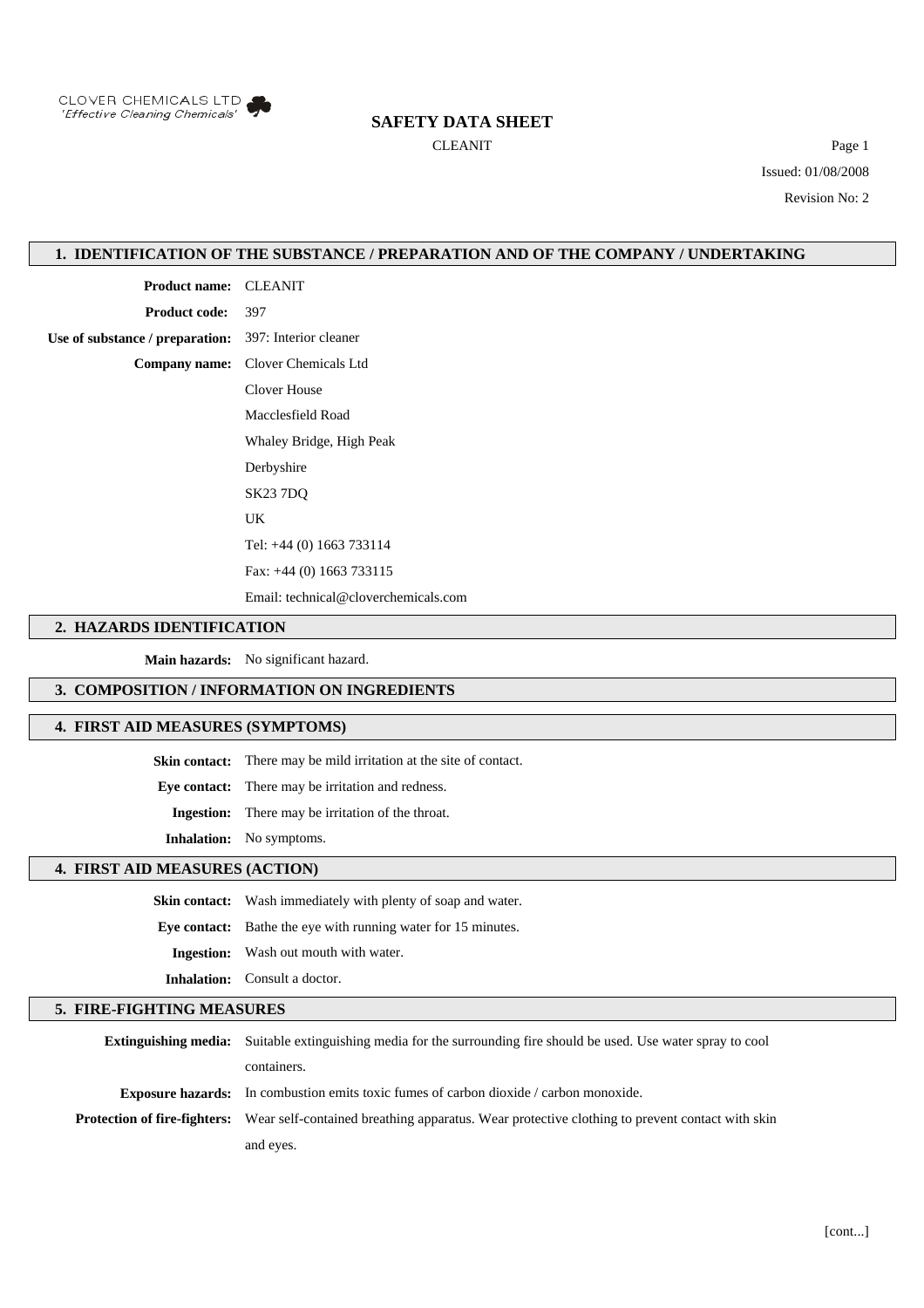# **SAFETY DATA SHEET** CLEANIT Page 2

| <b>6. ACCIDENTAL RELEASE MEASURES</b>      |                                                                                                                       |        |
|--------------------------------------------|-----------------------------------------------------------------------------------------------------------------------|--------|
|                                            | Personal precautions: Refer to section 8 of SDS for personal protection details. Turn leaking containers leak-side up |        |
|                                            | to prevent the escape of liquid.                                                                                      |        |
| <b>Environmental precautions:</b>          | Do not discharge into drains or rivers. Contain the spillage using bunding.                                           |        |
| <b>Clean-up procedures:</b>                | Absorb into dry earth or sand. Transfer to a closable, labelled salvage container for disposal by                     |        |
|                                            | an appropriate method.                                                                                                |        |
| 7. HANDLING AND STORAGE                    |                                                                                                                       |        |
| <b>Storage conditions:</b>                 | Store in cool, well ventilated area. Keep container tightly closed.                                                   |        |
| Suitable packaging:                        | Polyethylene. Stainless steel.                                                                                        |        |
| 8. EXPOSURE CONTROLS / PERSONAL PROTECTION |                                                                                                                       |        |
|                                            | Respiratory protection: Respiratory protection not required.                                                          |        |
|                                            | Hand protection: Impermeable gloves. Rubber gloves.                                                                   |        |
| Eye protection:                            | Safety glasses. Ensure eye bath is to hand.                                                                           |        |
|                                            | Skin protection: Protective clothing.                                                                                 |        |
| 9. PHYSICAL AND CHEMICAL PROPERTIES        |                                                                                                                       |        |
|                                            | State: Liquid                                                                                                         |        |
| <b>Colour:</b>                             | Blue                                                                                                                  |        |
| Odour:                                     | Pleasant                                                                                                              |        |
| <b>Evaporation rate:</b>                   | Moderate                                                                                                              |        |
| Oxidising:                                 | Non-oxidising (by EC criteria)                                                                                        |        |
| Solubility in water:                       | Soluble                                                                                                               |        |
| Viscosity: Viscous                         |                                                                                                                       |        |
| Relative density: 1.015                    |                                                                                                                       |        |
|                                            | <b>pH:</b> $1\% = 10.5$                                                                                               |        |
| $VOC g/I$ : 0                              |                                                                                                                       |        |
| <b>10. STABILITY AND REACTIVITY</b>        |                                                                                                                       |        |
|                                            | Stability: Stable under normal conditions.                                                                            |        |
| <b>Conditions to avoid:</b> Heat.          |                                                                                                                       |        |
|                                            | Materials to avoid: Strong oxidising agents. Strong acids.                                                            |        |
|                                            | Haz. decomp. products: In combustion emits toxic fumes.                                                               |        |
| 11. TOXICOLOGICAL INFORMATION              |                                                                                                                       |        |
|                                            | Routes of exposure: Refer to section 4 of SDS for routes of exposure and corresponding symptoms.                      |        |
| <b>12. ECOLOGICAL INFORMATION</b>          |                                                                                                                       |        |
|                                            | Mobility: Readily absorbed into soil.                                                                                 |        |
| Persistence and degradability:             | Biodegradable. The surfactants contained in this preperation comply with the biodegradability                         |        |
|                                            | criteria as laid down in regulation (EC) No.648/2004 on detergents.                                                   | [cont] |